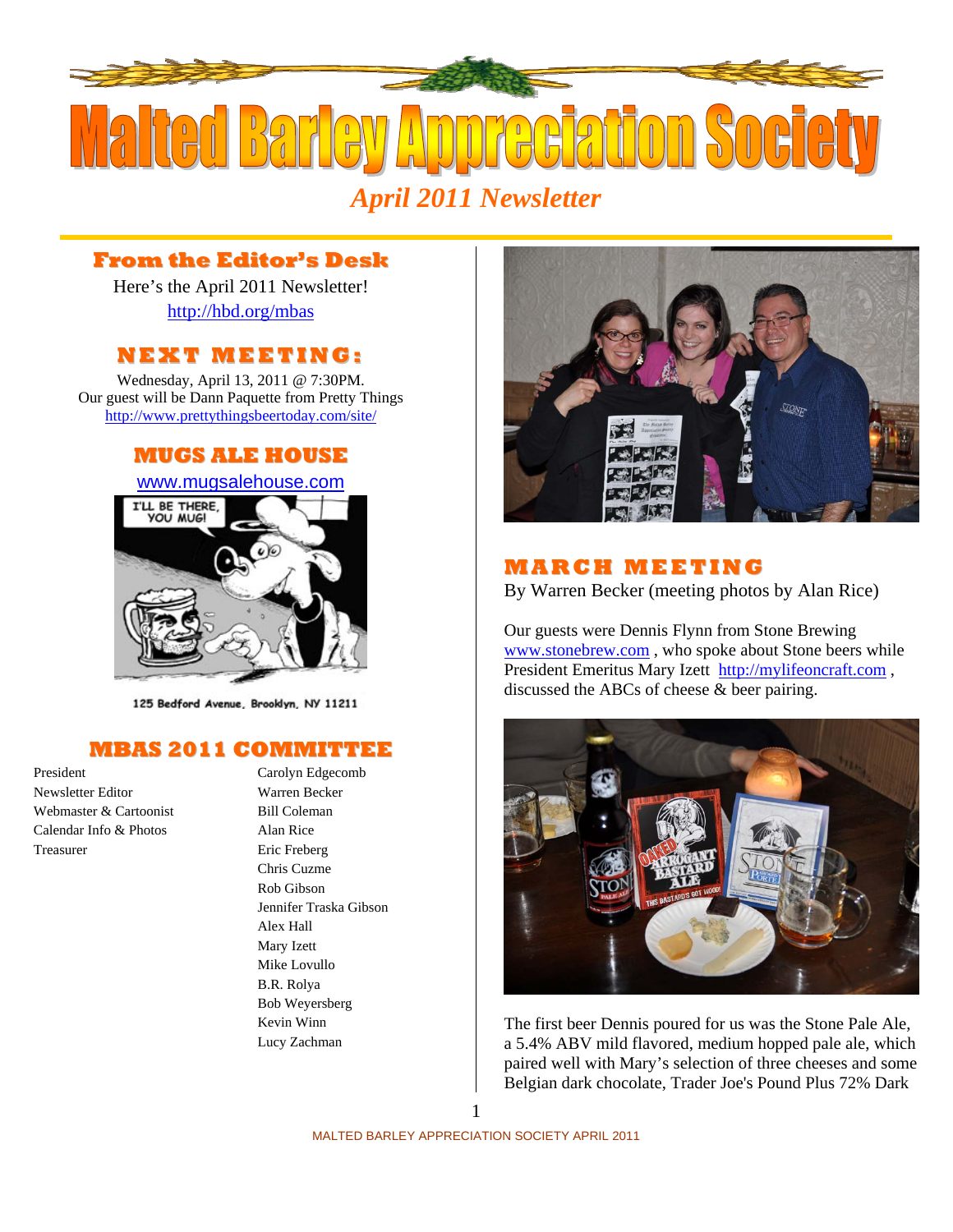Chocolate. The key to a successful beer/cheese pairing is matching the cheese characteristics, i.e. sharp, creamy, sweet, herbal, age, and fat content to the complimentary flavors and aromas of the beers being sampled. With this in mind, Mary brought Etorki goat cheese, English Blue Stilton, German smoked cheese.



Local shepherds have made ewe's milk cheeses in the French Pyrenees for 4,000 years. Etorki is a modern cheese dating from the late '70s, similar to traditional Basque country cheeses, but it is more supple and close textured. Etorki takes its name from the Basque word for "origin," or "source." The milk comes from small flocks of black or red-faced Manech sheep and is only made from late December to mid July (when the ewes are impregnated again). From June to September, the flock's transhumance to high pastures to allow the lowlands to regenerate. Etorki is aged from three to six months from fine, cut curd pressed in plastic molds, vertically stacked to press curd and expel whey. After a two-hour brine bath, it is rubbed with salt and later in brine soaked cloths. Etorki is oily with butterfat, yet firm and supple with a burnt caramel sweetness and a creamy texture. This is a lovely cheese in the summer for a buffet or picnic with apples and pears, in salads, or with raw veggies and olives.



Long known as "The King of Cheeses", Blue Stilton is one of a handful of British cheeses granted the status

of a "protected designation origin" (PDO) by the European Commission. Only cheese produced in the three counties of Derbyshire, Leicestershire and Nottinghamshire and made according to a strict code may be called Stilton. There are just six dairies licensed to make Stilton, each being subject to regular audit by an independent inspection agency accredited to European Standard EN 45011.

Although Germany is a country with a massive dairy industry, their cheeses remain relatively unknown to those of us outside its borders. One reason for this could be the majority of German cheeses are simply imitations of its neighbor's specialties. However, there are exceptions. Bruder Basil comes to us from Bavaria and is made in the tradition of Rauchkäse, a smoked cheese typical of the region. Originally, Basils were manufactured by Trappist Monks in the Abbey of Rotthalmunster. In 1902, Basil Weixler founded the Bergader Private Cheese Dairy. Today, Bergader still works in accordance with this old tradition of craftsmanship. It is still smoked over selected beech wood, which gives it its special flavor. This semi-soft cow's milk cheese has a darker, natural rind and a rich, creamy texture. With its smoky flavor, Bruder Basil is ideal for grilled sandwiches; as an alternative to raclette and gratins; and perfect for snacking with your favorite dark German beer.



Stone Brewing is available in 36 states, and also distributes other craft beers in South California. They brew many fine beers, including several collaboration batches, Stone Cali-Belgique IPA, and Stone Imperial Russian Belgo Stout.

Next beer of the evening was the 7.2% ABV Oaked Stone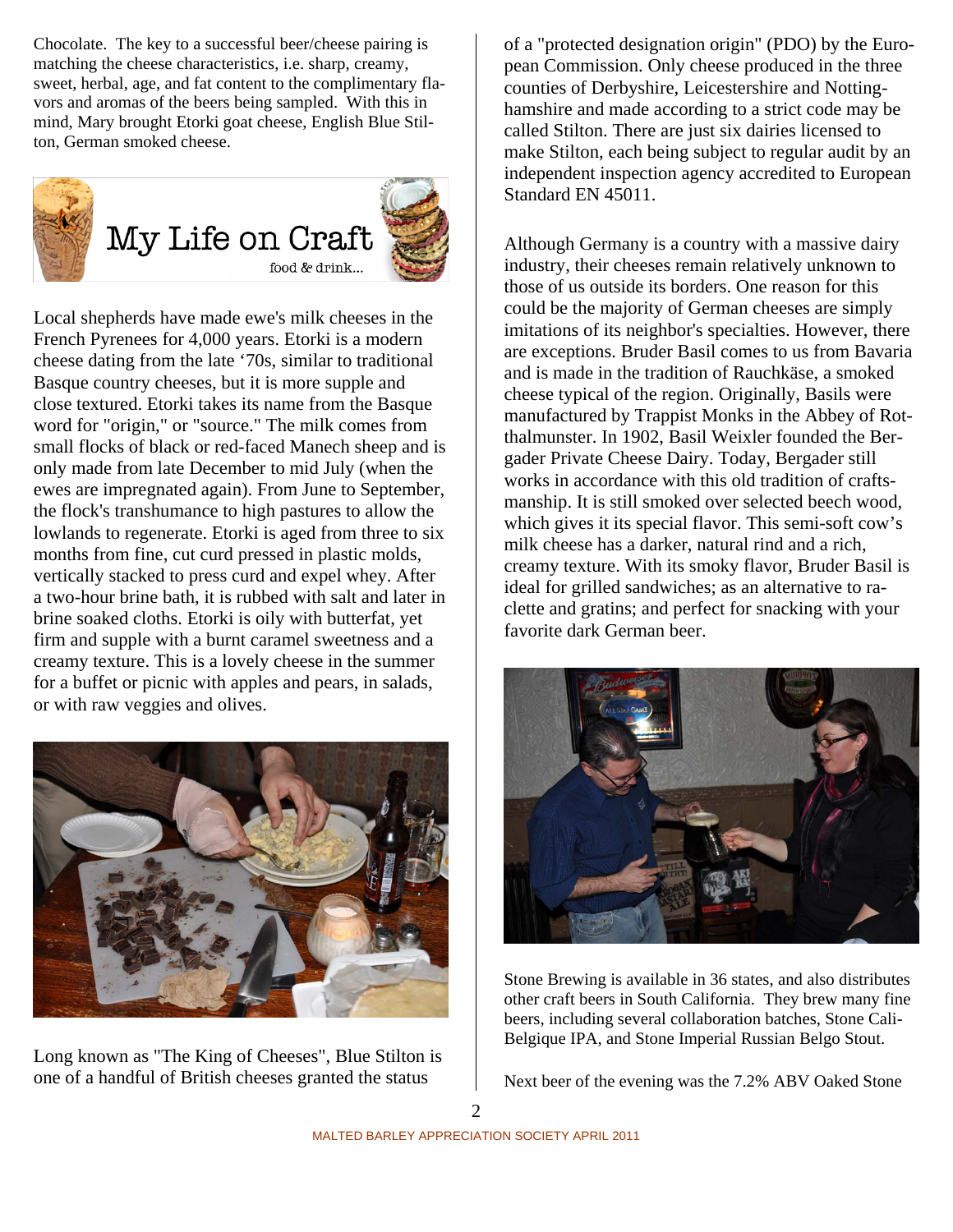Arrogant Bastard, which gets its distinctive from the added oak, wood chips. This selection held up well the sharpness of the cheeses. Dennis followed with the classic version of the Arrogant Bastard, very full bodied, malty ale. We then tried the 7.5% ABV Stone 02.02.02 Vertical Epic Ale. "It's triple-ish in nature, with wit character, coriander and orange peel, and has way more hops than either a Belgian triple or a Wit would. Belgian yeast was used. Belgian Strong Ale is the closest category that fits", Greg Koch, Stone Brewing CEO.

The pairing finished with the Stone Smoke Porter, a subtle peat smoked malty porter. "Unlike a rauchbier, the "smoke" in Stone Smoked Porter is an ELEMENT of the character rather than being THE character", Greg Koch, Stone Brewing Co.

http://www.stonebrew.com/beers/

# **About Stone Brewing Co.**

Founded in 1996 by Greg Koch & Steve Wagner... Greg Koch, CEO & Co–Founder Steve Wagner, President & Co–Founder Mitch Steele, Head Brewer Stone Brewing World Bistro & Gardens... • Stone Brewing World Bistro & Gardens is the largest res-

taurant purchaser of local, small-farm organic produce in San Diego.

- 8,500 square feet
- 1 acre beer garden
- Seating capacity of 385 (180 inside, 205 outside)
- 32 craft & specialty beers on tap
- Extensive wine list

• Food focuses on all-natural, organic, & local ingredients One of the fastest growing breweries in America in the past ten years...

• INC 500 list two years in a row (2002 & 2003)

• San Diego Business Journal's list of Top 100 Fastest Growing

San Diego County Companies (2004, 2005, 2006, 2007, 2008, 2009, 2010)

The brewery...

• 55,000 square feet, including 22,500 sq foot refrigeration area

• 120 Bbl brewing system built by Rolec in Bavaria, Germany

http://www.stonebrew.com/press/facts.asp



# **Event Calendar** by Alan Rice





http://www.homebrewersassociation.org/pages/competitions/clubonly-competitions



http://www.bjcp.org/apps/comp\_schedule/competition\_schedule.p hp

Apr. 19, 7:30pm, **NYCHG Meeting at Burp Castle**. Guest: Shane Welch of Sixpoint. http://hbd.org/nychg/

Apr. 25, 9pm, **Beer Table's Homebrew Club**. Guest TBA. http://www.beertable.com/

Apr. 30, **33rd UNYHA/22nd Empire State Homebrew Comp.** Presented by Upstate NY Homebrewers Assoc. Entry deadline Apr. 16. http://www.unyha.com/

May 14, **15th BEER Brew-Off** Presented by Brewers East End Revival Entries accepted Apr. 18-May 7. http://beerhbc.org/

May 7, **Big Brew Nat'l Homebrew Day**

Presented by American Homebrewers Assoc. http://www.homebrewersassociation.org/pages/events/nationalhomebrew-day

June 7, **Knights of Bruklyn Homebrew Comp. at Union Hall**. There are only 16-18 spots, so reserve your place ASAP. To register, see the great prizes, or to get on the email list for